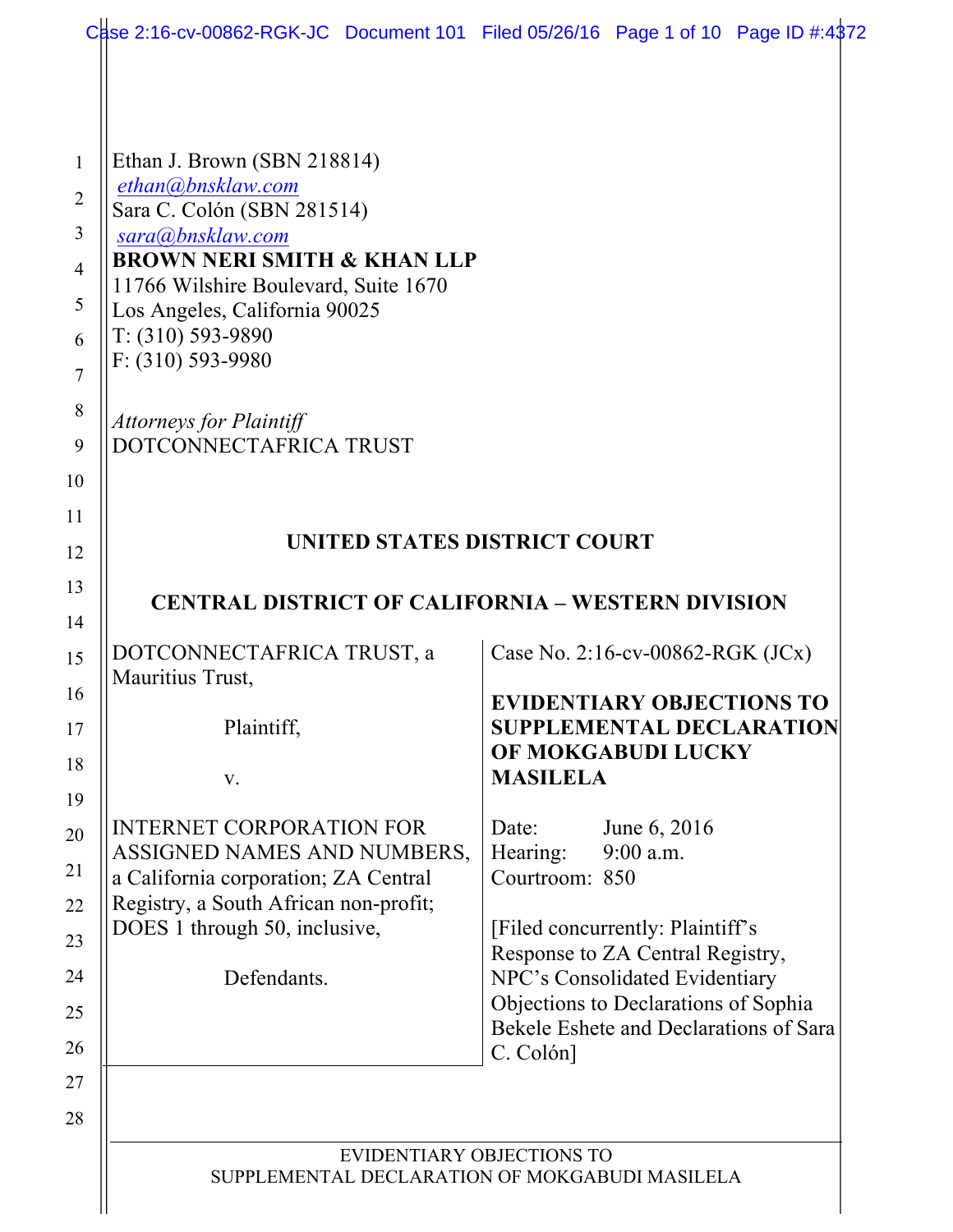Plaintiff DOTCONNECTAFRICA TRUST ("DCA") respectfully submits the following evidentiary objections to the Supplemental Declaration of Mokgabudi Lucky Masilela ("Masilela Supp. Decl.") relied upon by Defendant ZA Central Registry, NPC ("ZACR") in support of its Motion to Reconsider and Vacate Preliminary Injunction Ruling.

1

2

3

4

5

6

7

8

9

10

11

12

13

14

15

16

17

18

19

20

21

22

23

24

25

26

27

28

As a preliminary matter, DCA objects to the declaration in its entirety. ZACR submits new evidence, not rebuttal evidence, which should have been submitted with its moving papers. *See Provenz v. Miller*, 102 F.3d 1478, 1483 (9th Cir. 1996) (new evidence in reply may not be considered without giving nonmovant an opportunity to respond). It was ZACR's burden to make a showing that a bond was necessary. DCA pointed out that ZACR failed in that showing. The point of reply evidence is not to allow the moving party to meet their evidentiary burden, it is to address some new issue or defense raised by the responding party. Otherwise, parties could game the system by presenting incomplete evidence with their moving papers and then submit their support in reply after the non-moving party no longer has the opportunity to respond.

Exhibit A and the related paragraphs in the declaration should also be stricken because they introduce irrelevant evidence and calculations as to alleged damages ZACR incurred *before* the institution of the preliminary injunction. *Wash. Capitols Basketball Club, Inc. v. Barry*, 304 F. Supp. 1193, 1203 (N.D. Cal. 1969) (finding that the main purpose of the injunction bond is to protect defendants from costs and damages incurred as the result of a preliminary injunction improvidently issued). ZACR assumes that the .Africa gTLD should have been delegated in 2014 -- something that the IRP ruled in DCA's favor on. ZACR cannot get damages from DCA for the non-delegation in 2014 -- the IRP issued a binding ruling saying that ICANN could not and should not have delegated then. *See* Colón Decl. II (Docket No. 92) ¶4, Ex. 3 at ¶¶29 - 33, 45 - 47.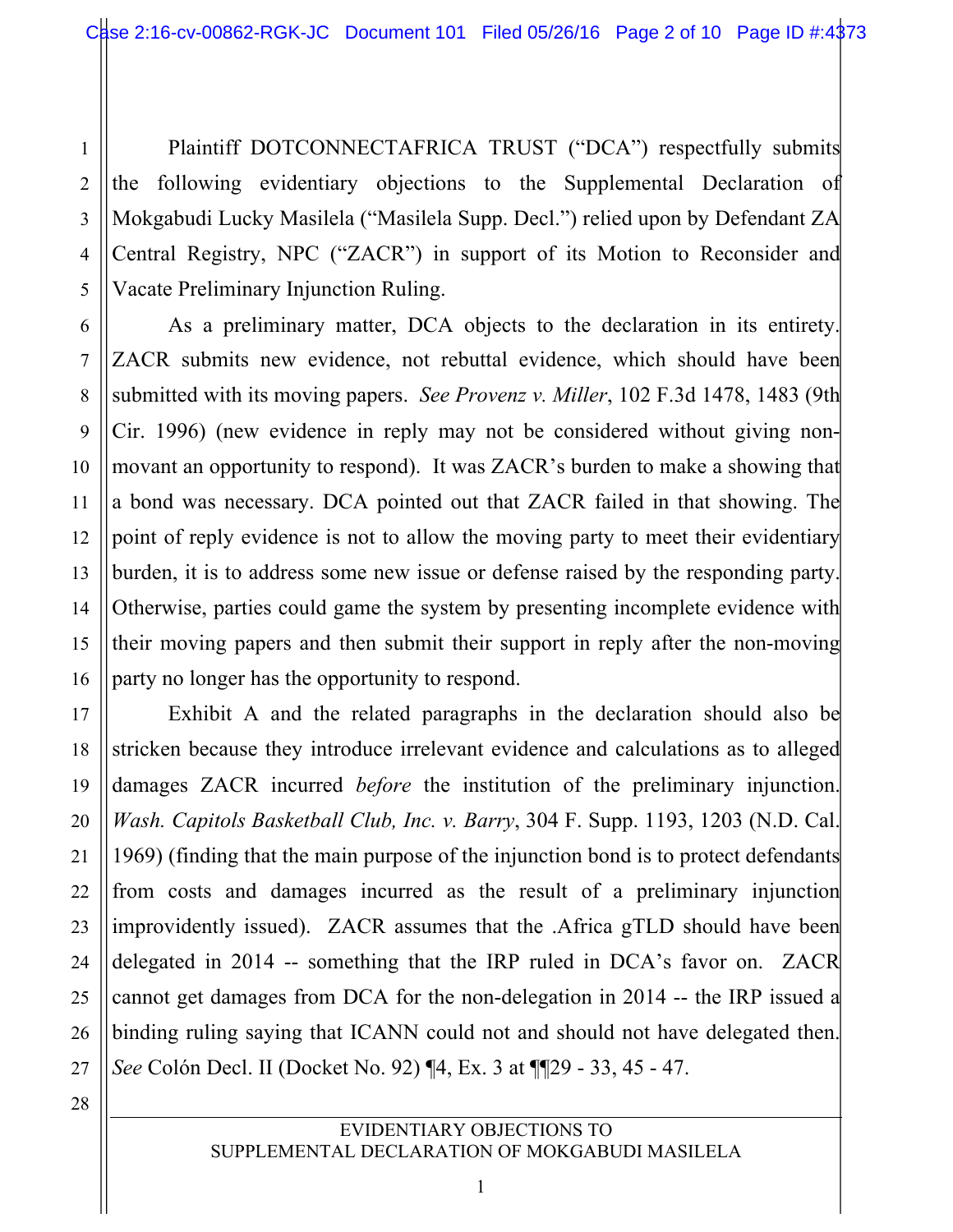| $\mathbf{1}$             |
|--------------------------|
| $\overline{c}$           |
| $\overline{3}$           |
| $\overline{\mathcal{A}}$ |
| 5                        |
| 6                        |
| 7                        |
| 8                        |
| 9                        |
| 10                       |
| 11                       |
| 12                       |
| 13                       |
| $\overline{14}$          |
| 15                       |
| 16                       |
| 17                       |
| 18                       |
| 19                       |
| 20                       |
| 21                       |
| $\mathcal{L}'$           |
| 23                       |
| 24                       |
| 25                       |
| 26                       |
| 27                       |
| 28                       |

# **PLAINTIFF'S EVIDENTIARY OBJECTIONS**

| Masilela Supp. Decl. ¶                    | <b>DCA Objection</b>       | <b>Ruling</b> |
|-------------------------------------------|----------------------------|---------------|
| $\P$ 2: "As stated in paragraph 11 of my  | Lacks personal knowledge,  |               |
| Declaration filed with the Court on       | lacks foundation [Fed. R.  |               |
| May 6, 2016, ZACR has incurred            | Evid. 602]. Best Evidence  |               |
| monthly costs that are continuing to      | Rule [Fed. R. Evid. 1002]. |               |
| the delay in the delegation of .Africa.   | Irrelevant [Fed. R. Evid.  |               |
| A true and correct copy of a summary      | 403].                      |               |
| of the average costs from July 2015 to    |                            |               |
| April 2016 is included in the attached    |                            |               |
| <b>Exhibit A.</b> As noted in my original |                            |               |
| declaration, the costs have been          |                            |               |
| running approximately \$20,000 per        |                            |               |
| month. This is based upon a review of     |                            |               |
| the monthly costs incurred during the     |                            |               |
| last 10 months for the .Africa project,   |                            |               |
| including the ongoing costs related to    |                            |               |
| consultants, marketing, sponsorships,     |                            |               |
| and related expenses. In determining      |                            |               |
| these figures, we averaged the            |                            |               |
| monthly expenses for the .Africa          |                            |               |
| project and where necessary converted     |                            |               |
| expenditures from South African Rand      |                            |               |
| to U.S. dollars. These figures were       |                            |               |
| configured by ZACR's finance section      |                            |               |
| based on ZACR's financial records.        |                            |               |
| The summary of costs listed in Exhibit    |                            |               |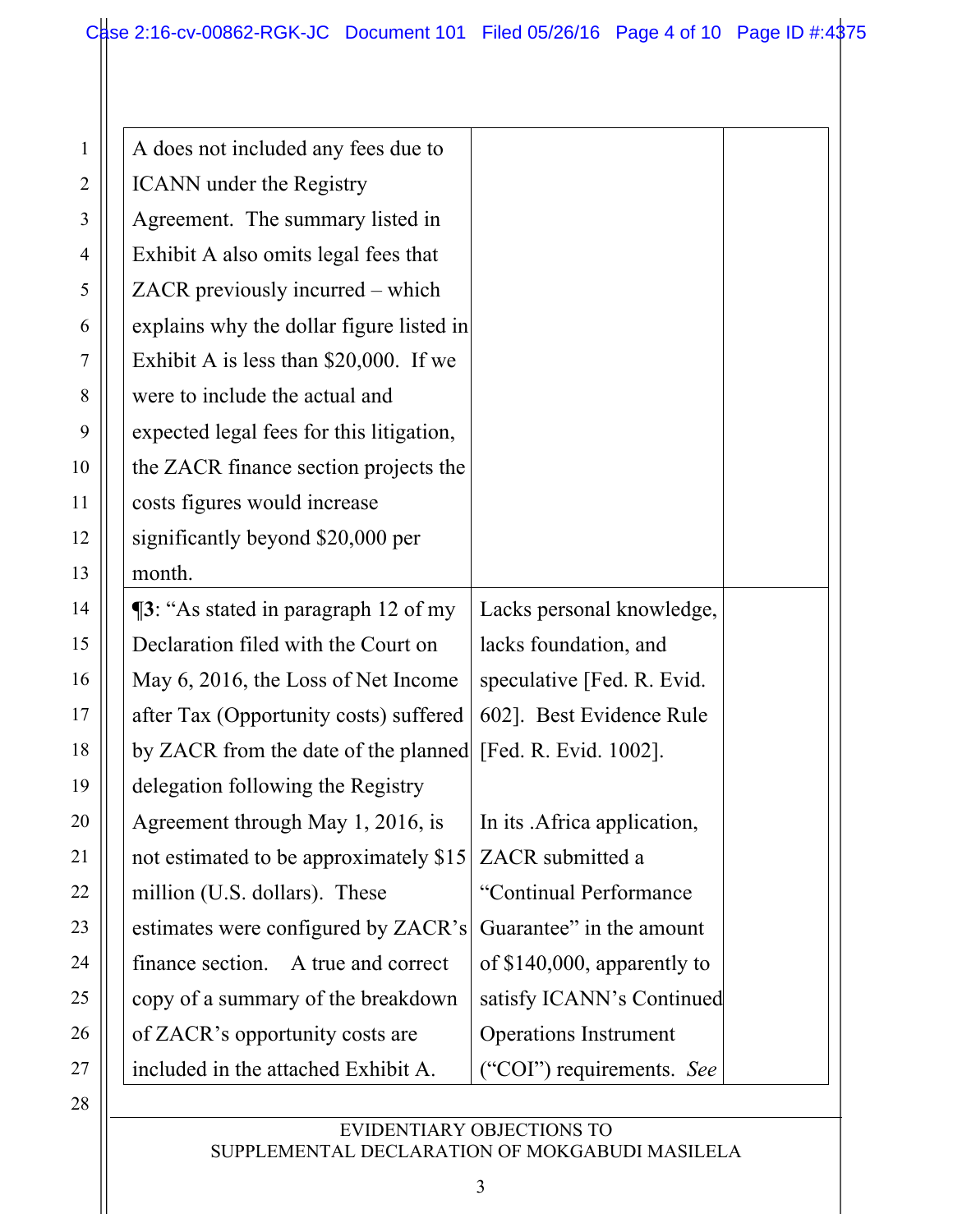| The estimated number of registration       | Declaration of Sophia       |
|--------------------------------------------|-----------------------------|
| numbers are based on ZACR's                | Bekele (Docket No. 17) at   |
| responses to ICANN's 2012                  | Ex. 20, pg. 613;            |
| application questions 46-50. ZACR          | https://www.icann.org/new   |
| researched these numbers at the time       | $s/announcement-3-2011-$    |
| of application and the application         | 12-23-en. While ZACR's      |
| passed ICANN evaluation. To be             | revenue projections in its  |
| conservative, ZACR revised down            | application are not public  |
| some of these numbers based on             | and DCA has not yet         |
| trends in the launch of other new          | received discovery on the   |
| gTLDS."                                    | issue, ZACR must have       |
|                                            | projected less income than  |
|                                            | \$15 million in its         |
|                                            | application, otherwise such |
|                                            | a low COI would not be      |
|                                            | justified.                  |
| <b>15: "Attached as Exhibit B are true</b> | Lacks personal knowledge    |
| and correct copies of exemplar             | and lacks foundation [Fed.] |
| printouts of re-delegations including      | R. Evid. 602 and 901].      |
| gTLDS, from the Internet Assigned          | Best Evidence Rule [Fed.    |
| Numbers Authority ("IANA")                 | R. Evid. 1002].             |
| website, https://iana.org/reports.         |                             |
| Additional examples can be found on        | The attachments here        |
| the website."                              | include irrelevant          |
|                                            | information regarding the   |
|                                            | re-delegation of ccTLDs     |
|                                            | (e.g. .MK and .TG), which   |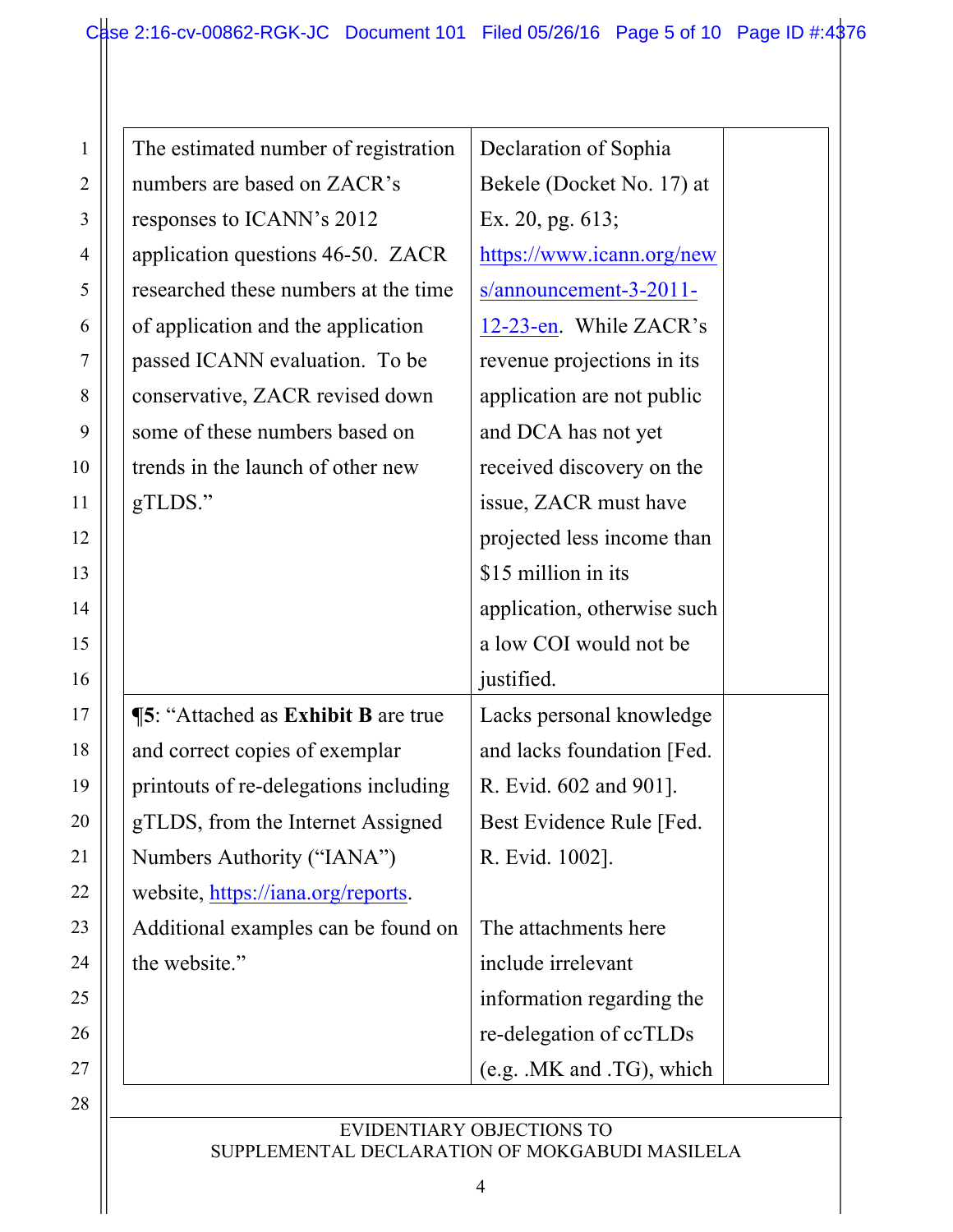| $\mathbf{1}$ | are different from gTLDs.     |
|--------------|-------------------------------|
| 2            | Nor do these reports          |
| 3            | explain the circumstances     |
| 4            | or timing of the re-          |
| 5            | delegations at issue which    |
| 6            | reveal circumstances very     |
| 7            | different from a ZACR to      |
| 8            | DCA re-delegation. It         |
| 9            | appears that at least several |
| 10           | of these "re-delegations"     |
| 11           | occurred before actual        |
| 12           | delegation to the root-zone.  |
| 13           | For example, the transfer in  |
| 14           | registry owners for           |
| 15           | security occurred in June.    |
| 16           | 2015, before it was actually  |
| 17           | delegated to the root zone    |
| 18           | in September 2015.            |
| 19           | https://icannwiki.com/.secu   |
| 20           | rity. The .ltda gTLD was      |
| 21           | transferred between two       |
| 22           | wholly owned subsidiaries     |
| 23           | of another company. See       |
| 24           | https://icannwiki.com/.ltda;  |
| 25           | https://www.iana.org/report   |
| 26           | s/c.2.9.2.d/20140828-ltda.    |
| 27           | Furthermore, org is not       |
| 28           |                               |
|              | EVIDENTIARY OBJECTIONS TO     |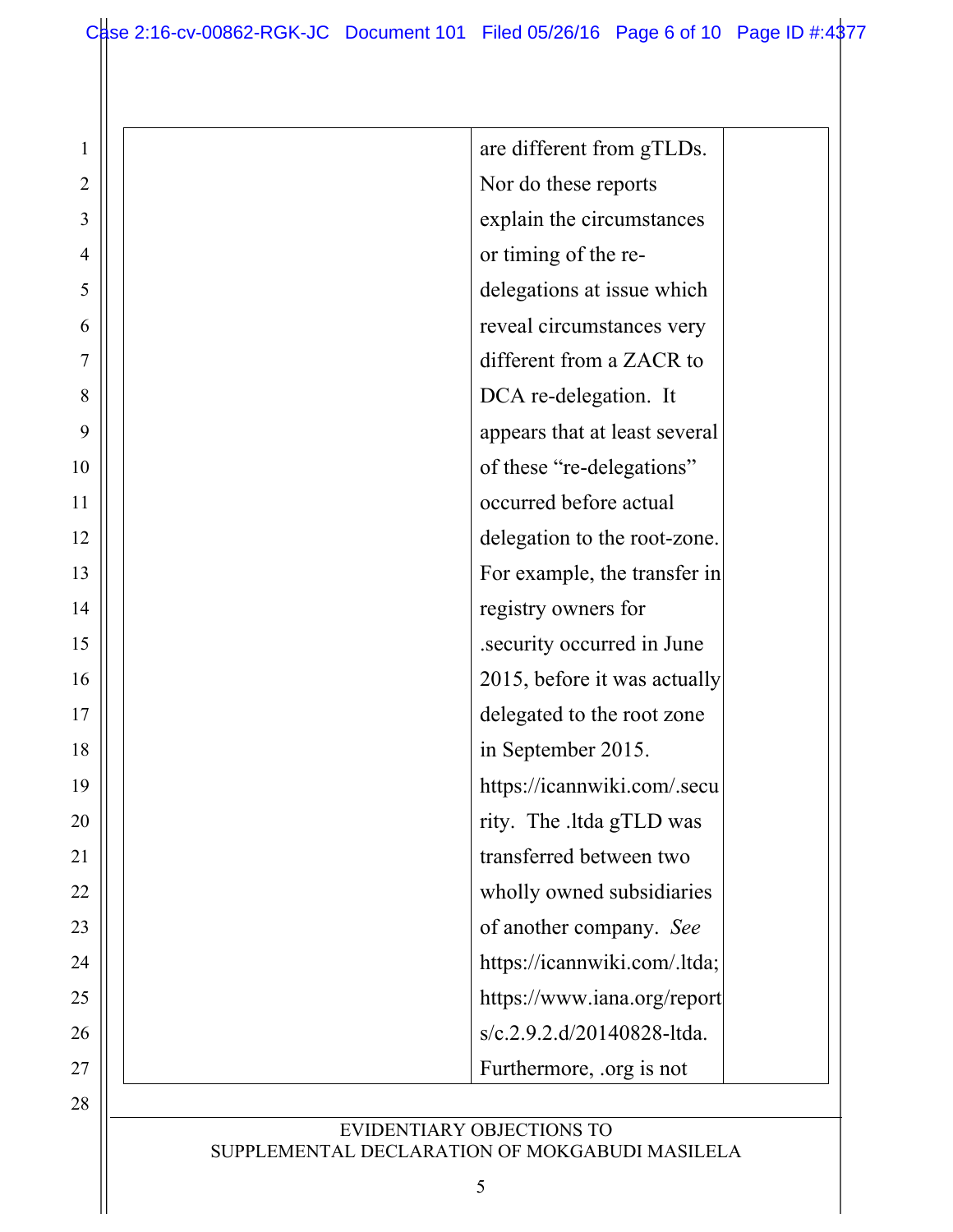| $\mathbf{1}$ |                                                                             | applicable because it was     |
|--------------|-----------------------------------------------------------------------------|-------------------------------|
| 2            |                                                                             | not under the new gTLD        |
| 3            |                                                                             | program. See                  |
| 4            |                                                                             | https://www.iana.org/report   |
| 5            |                                                                             | $s/2002/org$ -report-         |
| 6            |                                                                             | 09dec02.html.                 |
| 7            |                                                                             |                               |
| 8            |                                                                             | The attachments here leave    |
| 9            |                                                                             | out crucial details           |
| 10           |                                                                             | regarding the identity of the |
| 11           |                                                                             | original applicants, the      |
| 12           |                                                                             | original registry and back    |
| 13           |                                                                             | end providers, if the change  |
| 14           |                                                                             | of registry back end          |
| 15           |                                                                             | provider was before after     |
| 16           |                                                                             | delegation, how many          |
| 17           |                                                                             | domains had been              |
| 18           |                                                                             | registered at the time of re- |
| 19           |                                                                             | delegation, and the time      |
| 20           |                                                                             | allotted for the re-          |
| 21           |                                                                             | delegation phase to be        |
| 22           |                                                                             | completed. This               |
| 23           |                                                                             | information is relevant to    |
| 24           |                                                                             | understanding whether a       |
| 25           |                                                                             | reassignment, transfer, or    |
| 26           |                                                                             | actual "re-delegation" took   |
| 27           | place.                                                                      |                               |
| 28           |                                                                             |                               |
|              | EVIDENTIARY OBJECTIONS TO<br>SUPPLEMENTAL DECLARATION OF MOKGABUDI MASILELA |                               |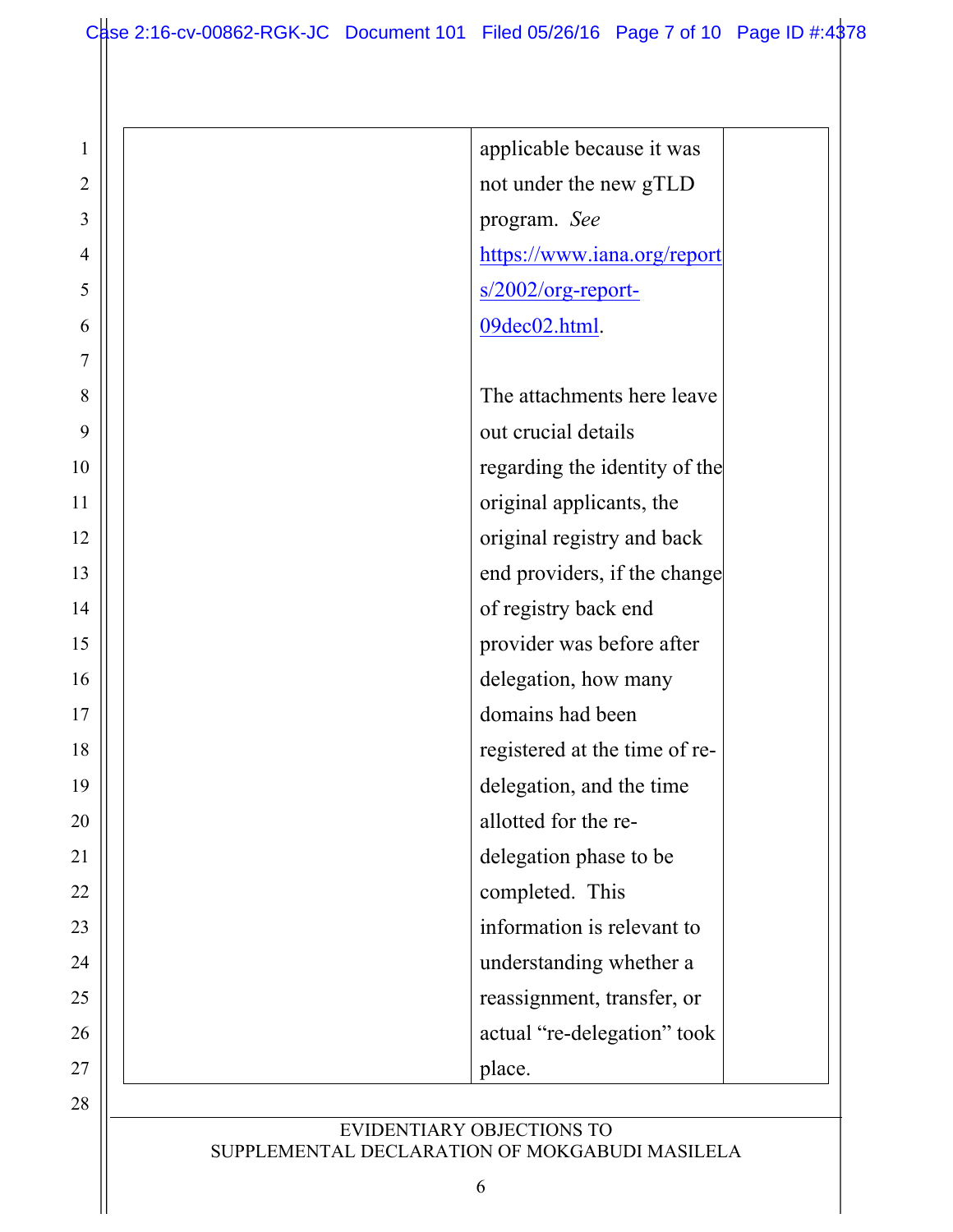1

2

3

4

5

6

7

8

9

10

11

12

13

14

15

16

17

18

19

20

21

22

23

24

25

26

27

28

| <b>¶6: "Attached hereto as Exhibit C are</b>                        | Lacks personal knowledge    |  |
|---------------------------------------------------------------------|-----------------------------|--|
| true and correct copies of printouts                                | and lacks foundation [Fed.] |  |
| from the following websites which                                   | R. Evid. 602 and 901].      |  |
| discuss re-delegation of gTLDs:                                     | Best Evidence Rule [Fed.]   |  |
| http://domainincite.com/18849-you-                                  | R. Evid. 1002].             |  |
| might-be-surprised-how-many-new-                                    |                             |  |
| gtlds-have-changed-hands-already;                                   |                             |  |
| http://domainincite.com/2020235-                                    |                             |  |
| minds-machines-dumps-back-end-                                      |                             |  |
| and-registrar-in-nominet-uniregistry-                               |                             |  |
| deals;                                                              |                             |  |
| http://www.afilias.info/news/2003/01/                               |                             |  |
| 02/public-interest-registry-assumes-                                |                             |  |
| control-org-domain-name-registry."                                  |                             |  |
| $\P$ 7: "Attached hereto as Exhibit D is a Best Evidence Rule [Fed. |                             |  |
| true and correct copy of the                                        | R. Evid. 1002].             |  |
| Geographic Names Panel Clarifying                                   |                             |  |
| Questions submitted by ICANN's                                      |                             |  |
| Geographic Names Panel to ZACR                                      |                             |  |
| during the application process relating                             |                             |  |
| to deficiencies in the letter of support                            |                             |  |
| from the African Union dated April 4,                               |                             |  |
| 2012. The updated letter of support                                 |                             |  |
| from the AUC was submitted on or                                    |                             |  |
| about July 2, 2013, as referenced as                                |                             |  |
|                                                                     |                             |  |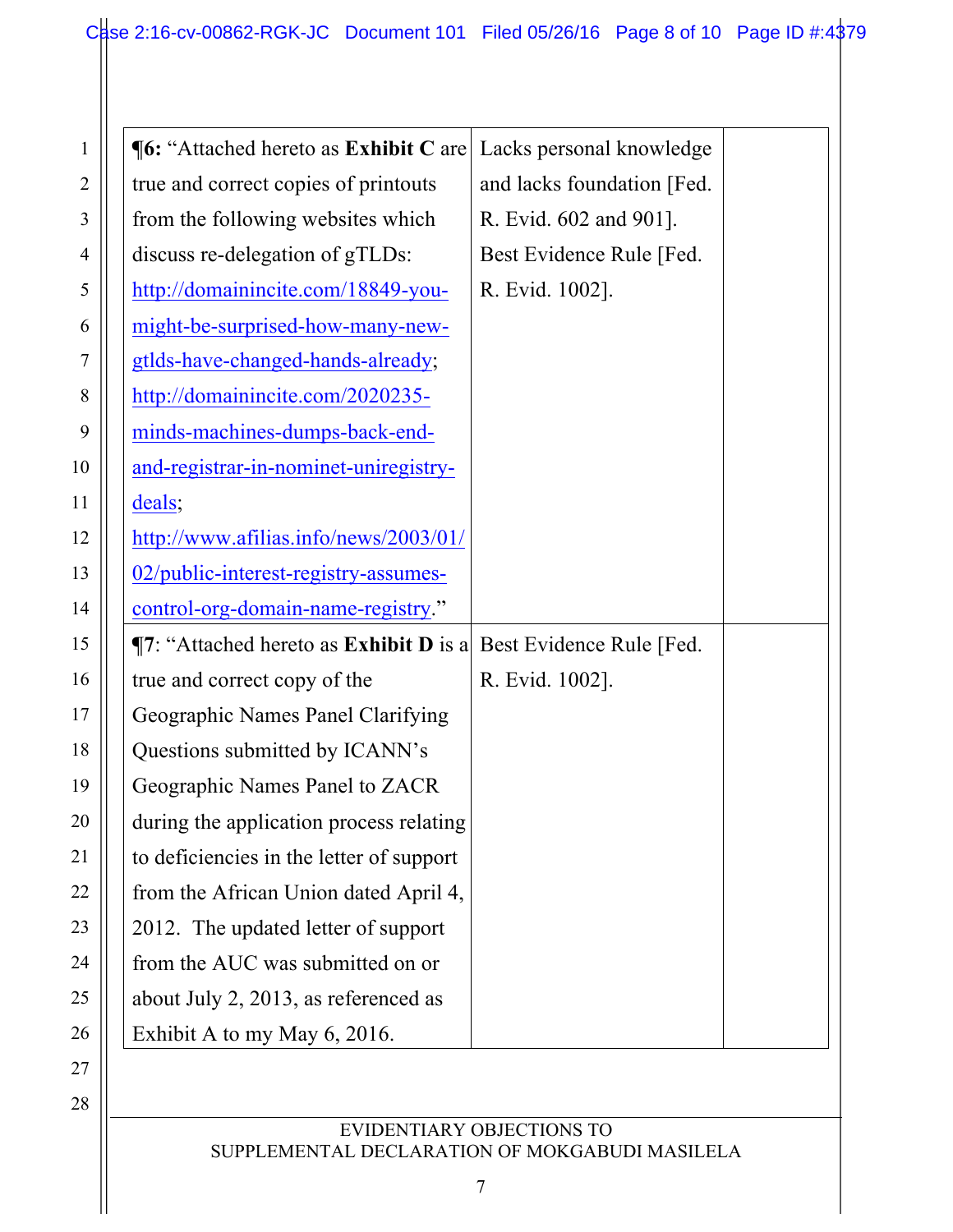|                |                     | Case 2:16-cv-00862-RGK-JC Document 101 Filed 05/26/16 Page 9 of 10 Page ID #:4\$80 |
|----------------|---------------------|------------------------------------------------------------------------------------|
|                |                     |                                                                                    |
|                |                     |                                                                                    |
| $\mathbf{1}$   |                     |                                                                                    |
| $\overline{2}$ | Dated: May 26, 2016 | <b>BROWN NERI SMITH &amp; KHAN LLP</b>                                             |
| 3              |                     |                                                                                    |
| $\overline{4}$ |                     | By: /s/ Ethan J. Brown                                                             |
| 5              |                     | Ethan J. Brown                                                                     |
| 6              |                     | Attorneys for Plaintiff<br>DOTCONNECTAFRICA TRUST                                  |
| 7              |                     |                                                                                    |
| 8<br>9         |                     |                                                                                    |
| 10             |                     |                                                                                    |
| 11             |                     |                                                                                    |
| 12             |                     |                                                                                    |
| 13             |                     |                                                                                    |
| 14             |                     |                                                                                    |
| 15             |                     |                                                                                    |
| 16             |                     |                                                                                    |
| 17             |                     |                                                                                    |
| 18             |                     |                                                                                    |
| 19             |                     |                                                                                    |
| 20             |                     |                                                                                    |
| 21             |                     |                                                                                    |
| 22<br>23       |                     |                                                                                    |
| 24             |                     |                                                                                    |
| 25             |                     |                                                                                    |
| 26             |                     |                                                                                    |
| 27             |                     |                                                                                    |
| 28             |                     |                                                                                    |
|                |                     | EVIDENTIARY OBJECTIONS TO<br>SUPPLEMENTAL DECLARATION OF MOKGABUDI MASILELA        |
|                |                     | $8\,$                                                                              |
|                |                     |                                                                                    |